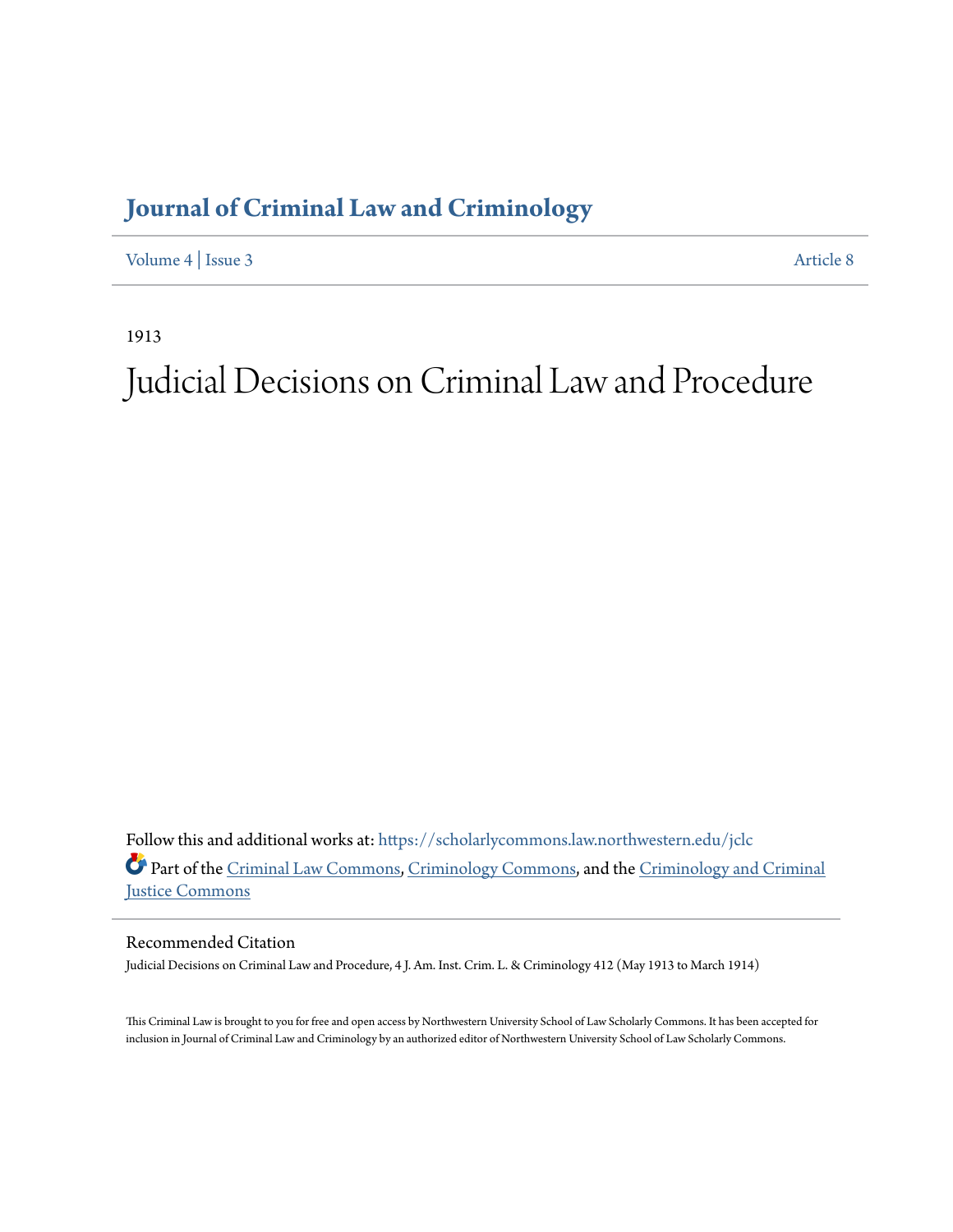# JUDICIAL DECISIONS ON CRIMINAL LAW AND PROCEDURE

# CHESTER G. VERNIER AND ELMER A. WILCOX.

## ALIENS.

*Helen Bugajewitz v. Louis Adams,* 33 Sup. Ct. Reptr, **607.** *Constitutionality of act for deportation of immoral alien wome n.* -The prohibition of **U.** S. Const. art. 1, sec. 9, against ex post facto laws, has no application to provisions like those of the act of Feb. 20, 1907, sec. 3, and the amendatory act of March 26, 1910, sec. *2,* for the deportation of alien women found practicing prostitution after their entry into the United States.

#### **APPEAL.**

*Ward v. State.* Ind. 101 **N.** E. 809. *Burden of showing prejudice.* An appellant who complains of error preventing a fair trial must make an affirmative showing a prejudicial error.

#### **BANK REPORT.**

*State v. Sharp,* Minn., 141 N. W. 526. *Knowledge of Falsity.* A statute penalized the making of false bank'reports. It did not specifically make actual knowledge of the falsity, or criminal intent, an essential ingredient of the offense. A bank president was indicted for making a false report to the superintendant of banks. The indictment did not allege that he knew the report was false. On demurrer to the indictment it was held that the statute was a police regulation which imposed a penalty irrespective of an intent to violate it. The object was to require a degree of diligence for the protection of the public which would render violation impossible. It was the duty of the president to know whether his report was true or false. If it was false, though he did not know it, he violated the statute. The ordinary rule of interpretation, that there must be a criminal intent, does not apply to such statutes. To apply it would almost destroy their effectiveness.

#### DISTURBANCE OF PUBLIC **ASSEMBLAGE.**

*People v. Malone.* 141 **N.** Y. Supp. 149. *"Willful disturbance."* Defendant, a suffragette of education, attended a political meeting at which the candidate of the Democratic national convention for President for the ensuing election was to speak. During his address she arose from her seat and asked him to state his position on woman suffrage. The speaker declined to discuss the question as a state issue, and because he was there only to discuss national questions. She was requested **by** the chairman of the meeting to resume her seat; but she remained standing, made a repetition of her request, and addressed a further question to the speaker relative to the same subject. The meeting was thrown into an uproar, and accused was ejected and arrested. Held that, while her acts prior to her being requested to resume her seat were proper, her refusal to do so and her continuance to interrogate the speaker constituted a "willful disturbance" of the public assembly, in violation of Penal Law, section 1470.

#### **ERROR PREJUDICIAL.**

*State v. Hutchison,* Minn. 141 **N.** W. 483. *Erroneous Instruction. The*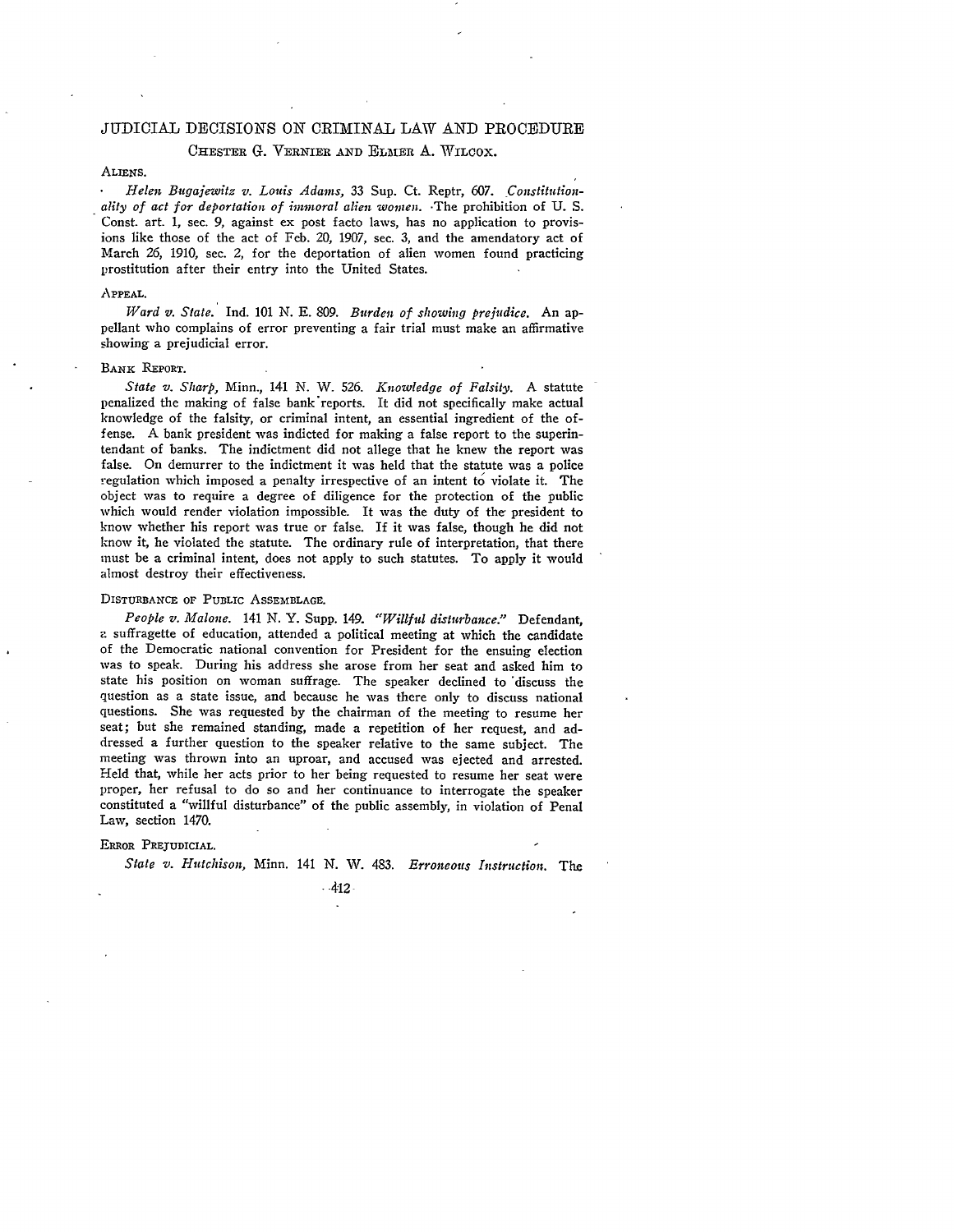state proved that the defendant had passed a jewelry store several times in one day, and had looked into the window; the store was broken into that night and several watches stolen; defendant offered one of the watches for sale in another town the next evening, saying that his sister had given it to him; he was arrested the same evening and produced all the stolen watches, saying that he had bought them from a stranger at the railway station in the town where they were stolen; and that he had no money when arrested. Defendant adhered to the story that he bought the watches; there was evidence that he might have had money at that time; and there was strong evidence that he was a boy of very good habits and character. The trial court charged in effect that unless defendant's explanation of his possession of the watches was reasonable he should be convicted. Held ihe question was not whether it was reasonable but whether it was true. "An unreasonable story may be a true one, and reasonable and plausible stories are often false ones." While the court hesitated to reverse a conviction on errors in the instructions, or in the admission of evidence, where the evidence of guilt is strong, it cannot itself try the defendant and thus deprive him of his right to a trial by jury, and to have the evidence weighed by a jury under instructions that are reasonably accurate and not misleading. Defendant's guilt was not conclusively proven, and it is not clear that the verdict would have been the same under proper instructions. Hence the order denying the new trial was reversed.

#### ERROR WITHOUT **PREJUDICE.**

*State v. Wilson, Ia.,* 141 N. W. 337. *Errorless Instruction.* In a trial for murder the trial court charged the jury that when the killing is done with a .edate, deliberate mind, and in pursuance of a design previously formed, the presumption of malice is conclusive. The appellate court declined to approve the instruction, as the presumption may be rebutted **by** proof that a killing under such circumstances was in self-defense. But there was no evidence of self-defense in this case, as the defendant denied that he killed deceased, hence the error was not prejudicial. Under a statute requiring a decision without regard to technical errors which do not affect the substantial rights of the parties, the conviction was affirmed.

*Swarta v. State,* Okla. Cr. App., 120 Pac. 1029. *Incompetent Evidence Adinitted.* A prosecution for statutory rape turned upon the age of the prosecuting witness. Her parents testified to the date of her birth, making her under sixteen, the statutory age of consent, at the time of the offense. Over the defendant's objection the state was permitted to put in evidence an entry in the family Bible corroborating this testimony. The entry had originally been made in another Bible by a preacher. That Bible became worn out and the entries in it were copied **by** another preacher into a new Bible, which was the one offered in evidence. A witness for the defendant testified that about the time of the offense the "prosecutrix had told him she would be eighteen her next birthday. She denied making this statement. Held, it was error to admit the Bible record, as that was secondary evidence, and the best evidence available and had been introduced in the testimony of the prosecutrix's parents. But as the testimony of the parents was positive, unshaken by a rigid cross-examination, and had not been contradicted, its admission was not prejudicial to the substantial rights of the defendant. "There is no doubt of his guilt of the-crime charged, and his escape from punishment would be a miscarriage of justice." Hence under a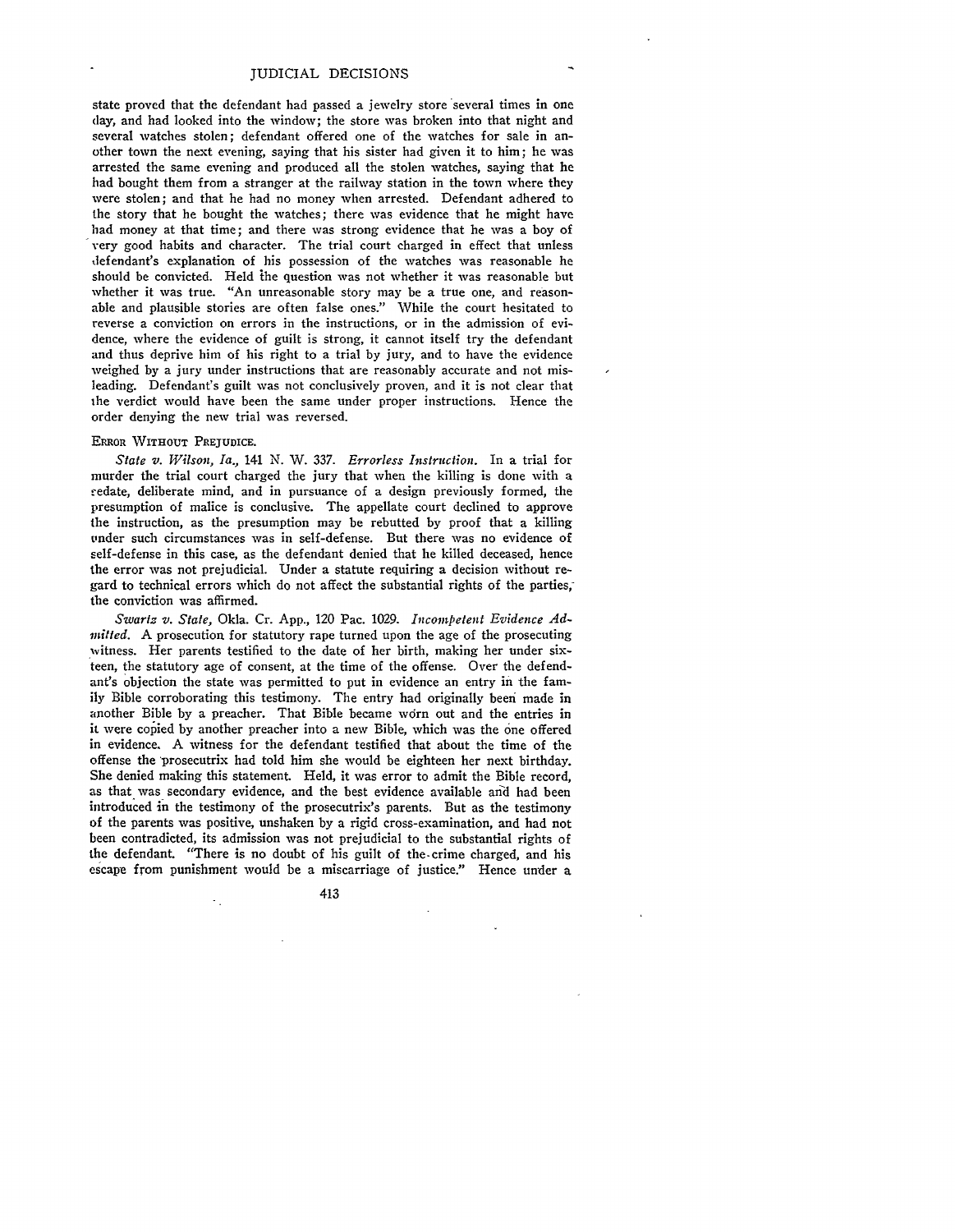statute providing "On an appeal the court must give judgment without regard to technical errors or defects, or to exceptions which do not affect the substantial rights of the parties." the conviction was affirmed.

#### **EVIDENCE.**

*People v. Richardson,* Cal., 120 Pac. 20. *Testimony of Mother Incidentally Bastardizing Child.* Defendant was convicted of providing a drug with intent to procure a miscarriage. The woman's testimony showed illicit relations with the defendant from August, 1908, to May or June, 1909, indications of pregnancy in March and April, 1909, administration of the drug by defendant in May, her marriage to a third person in August, and the birth of a child in December, 1909. On appeal the defendant contended that as this testimony tended to prove the illegitimacy of the child it could not be considered. Held that the rule prohibiting such testimony does not apply to cases in which the legitimacy of the child is not directly in issue. This testimony proved a motive for the commission of the crime with which the defendant was charged, it did not affect the legal rights of the child. Further, most of the testimony was given without objection, and the particular objection raised on appeal was not suggested at all in the trial court.

#### EXTRADITION.

*Prosecution for Crimes Not Named in the Extradition Papers.* In the May issue of this Journal Win. H. Baldwin discusses whether it is lawful in Pennsylvania to bring a man back into the state under the desertion act of 1903 and then prosecute him under the old law of 1867, and concluded that it is not so. An illuminating discussion of the same general principle will be found in *In re Flack,* 88 Kansas 616, decided January 11, 1913, which overrules *State v. Hall,* 40 Kansas 338. The syllabus in the Flack case is: "A person charged in any state with treason, felony or other crime, who shall flee from justice and be found in another state, and who, on demand of the executive authority of the state from which be fled, shall be delivered up and removed to the state having jurisdiction of the crime, may there be prosecuted for crimes other than the one specified in the demand for his delivery without first giving him a reasonable opportunity to return to the state which surrendered him." The Hall case had held that an alleged fugitive may be prosecuted "only for the offense for which he was extradited until after he has had reasonable time and opportunity afforded him to return to the place from which he was extradited' Flack was arrested in New York for forgery and brought back to Kansas, and while awaiting trial eleven other prosecutions were instituted against him for false and fraudulent entries on the books of his bank. He brought habeas corpus to discharge him from custody as to the eleven cases not covered by the extradition proceedings.-J. C. Ruppenthal, Twenty-third Judicial District, Russell, Kansas.

#### **HOMIcIDE.**

*Killing in an Attempt to Commit a Felony.* Where accused menacingly pointed his gun at decedent's brother, and decedent attempted to interfere, when accused turned his gun and immediately shot and killed decedent, and then turned and shot the brother, inflicting a wound not fatal, the felony committed on the brother by menacingly pointing the gun at him was distinct from the homicide, and was within Penal Law, Sec. 1044, making a killing "murder in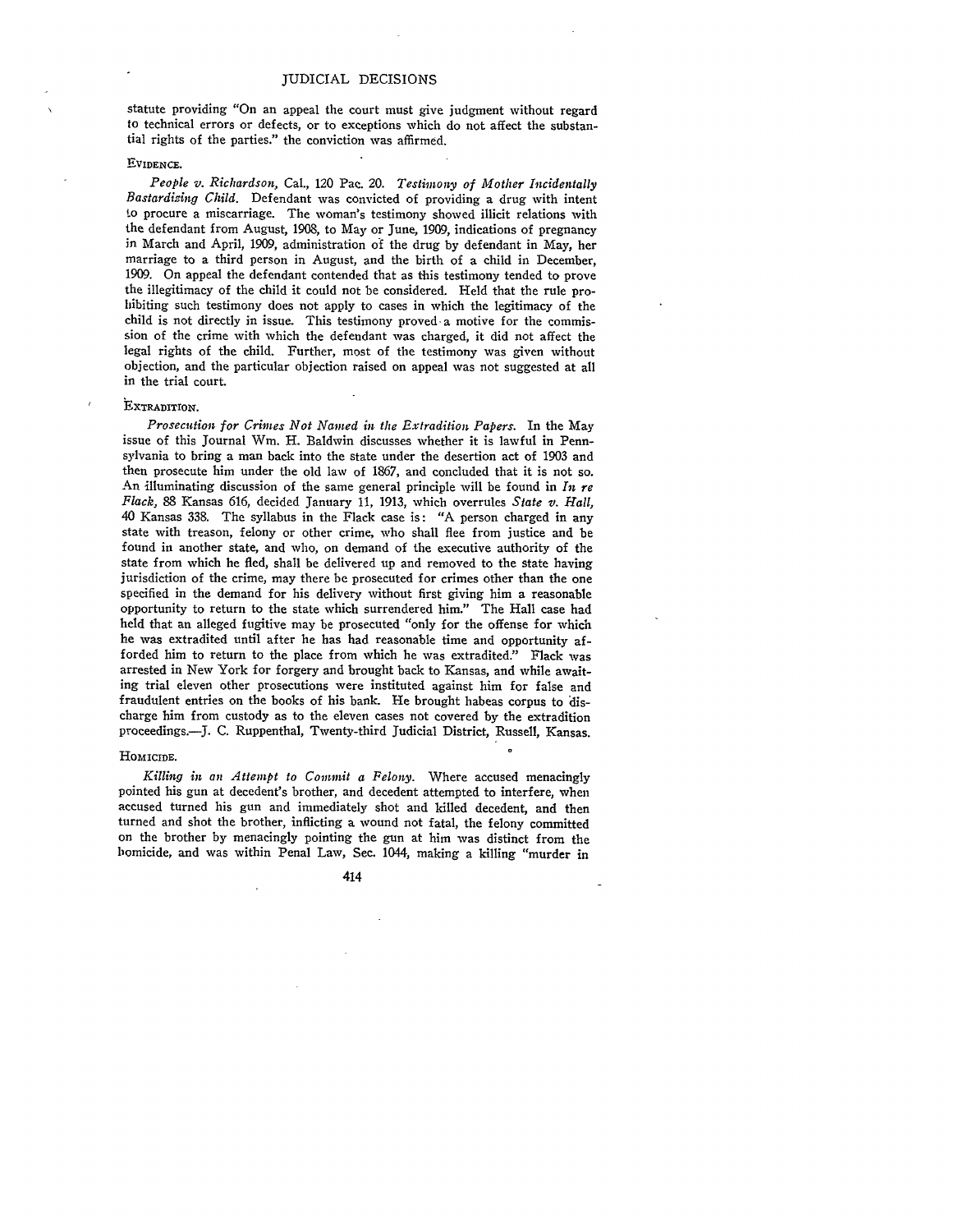the first degree" when committed by a person engaged in the commission of or in an attempt to commit a felony. (Cullen, C. *J.,* and Hiscock, *J.,* dissenting).

*State v. Saxon,* Conn. 86 At. **590.** *Mental Capacity.* A requested charge in a homicide case that if the jury find that the accused's mentality was very low, and not as high in some departments as a child of six years old, "the jury should acquit," was properly refused as not stating the proper measure of criminal responsibility, in that it did not point out the departments in which the mentality of accused must be inferior to that of a six year old child to relieve him from criminal responsibility.

#### **INDICTMENT AND)** INFORMATION.

*John Gund Brewing Co. v. U. S.,* 204 Fed. 17, Rev. St. Sec. 3242 (U. S. Comp. St. 1901, P. 2094), makes it an offense for a person to engage in the business of a wholesale liquor dealer without having paid the "special tax" provided by law. Held, that an indictment charging defendant with engaging in the business of a wholesale dealer in malt liquors without having paid the tax was not demurrable because the tax was not referred to as a "special tax" as in the statute.

*People v. Smith, I1.* **101 N.** E. **957.** *Variance, idems sonans, proof.* The variance between an indictment charging a crime against nature, and alleging the Christian name of the victim to be "Rosetta," and the proof that her name is "Rosalia," is fatal, and the question of variance need not be raised on the trial to be available, since the proof shows a crime, if any, against a person other than the one named in the indictment.

The doctrine of *idem sonans* may not be invoked where an indictment charges the name of the person injured to be "Rosetta," while the proof shows that her name is "Rosalia."

*People v. Rosen,* **N.** Y. **101** N. **E.** 855. *Habitual Criminal Act Construed.* Penal Law, Sec. 1020, provides that a person convicted of a felony, who has previously been convicted in this state of any other crime or convicted of a misdemeanor after having been five times convicted of a misdemeanor iq this state, may be adjudged in addition to any other punishment, to be an habitual criminal. Section 1021 makes habitual criminals subject to the supervision of every judicial magistrate of the county and of the supervisors of the poor of the town where they may be found; and Code Crim. Proc. See. 485a, makes it the duty of the court, on the conviction of a prison offense, to ascertain by examination under oath before sentence whether such convict has learned any trade, and other facts the causes of criminal conduct. Held, that to justify a sentence as an habitual criminal it was necessary that the indictment charge a prior conviction, and that defendant be convicted on such charge; the information developed on examination before sentence not being sufficient.

*People v. Archibald,* Ill. 101 N. E. 582. *Abatement of Nuisance.* Criminal Code (Hurd's Rev. St. 1911, c. 38), Sec. 221, enumerates certain acts which are declared to be public nuisances, and See. 222 declares that whoever shall be convicted of erecting any such nuisance shall be fined for the first offense, and every such nuisance when a conviction therefor is had in a court of record may be abated by the sheriff by the order of the court at the expense of the defendant. Held, that the abatement of a public nuisance under such section was not a part of the punishment for the criminal offense, and hence a prosecution

415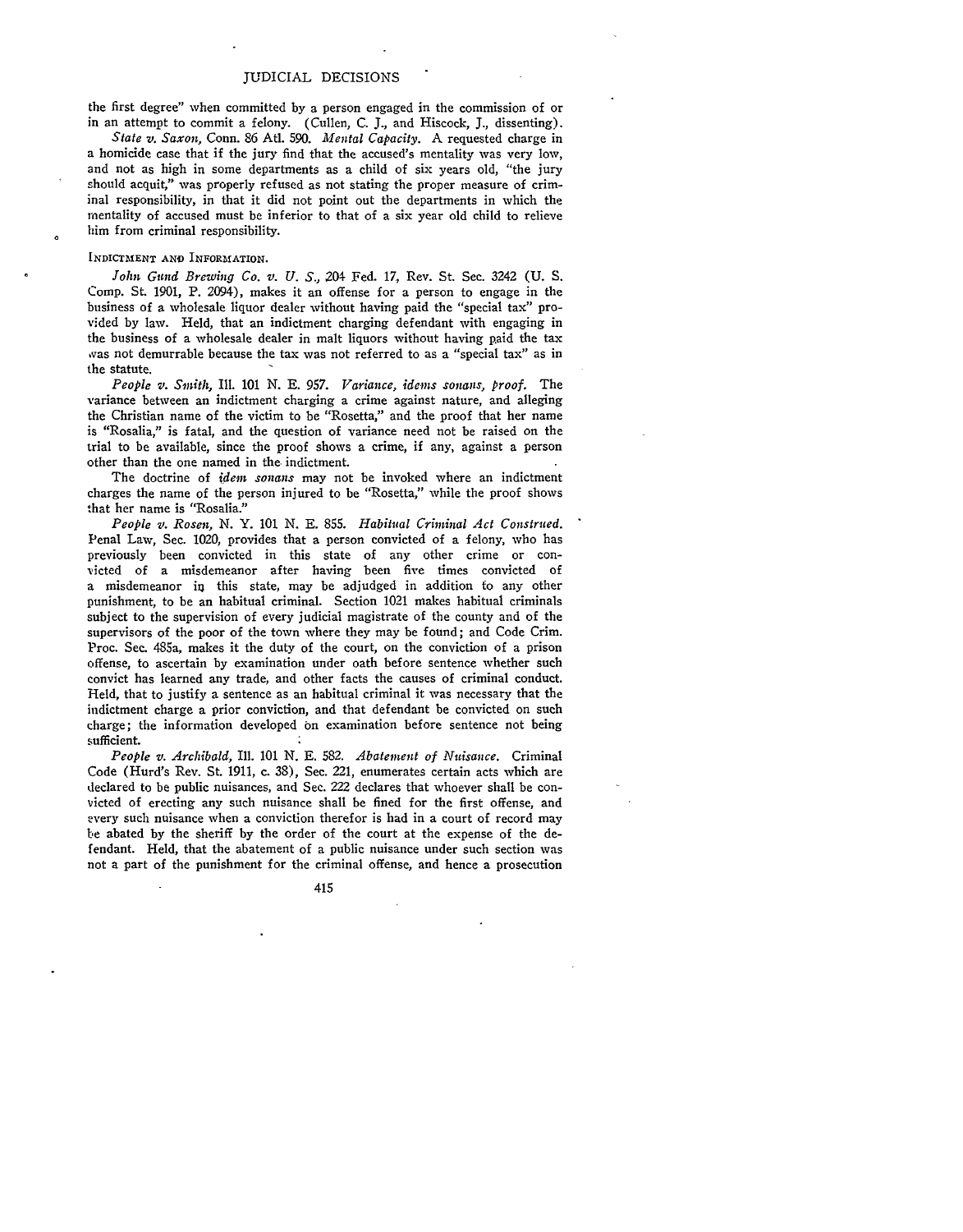therefor was not limited to indictment under constitution, Art. 2, Sec. **8,** requiring an indictment where the punishment exceeds fine and imprisonment in the county jail.

#### **JURY.**

*State v.-Wilson,* Ia., 141 N. W. 337. *Duty to Follow Law and Evidence. A* jury were instructed, "The fact that you have power to return a verdict finding a lesser crime or acquittal is alone no excuse for using such power. The lower conviction or an acquittal should not rest on the notion that you can do as you please arbitrarily." Objection was taken on the ground that the jurors "are at liberty to acquit at pleasure; that is exactly what they have a legal right to do." Held that while they have the power to act arbitrarily, they have no right, either legal or moral, to **do** so. They do have the right to say which of the witnesses they will believe, and which they will not believe, and have a right to disbelieve all of them. Whether they could be called to account if they did act arbitrarily need not be determined, but in a prior case this court approved an instruction that unless they followed the law as given by the court they would be guilty of perjury.

# **JUVENILE** COURT LAW.

*Ex parte Powell,* Okla. Cr. App., 120 Pac. 1022. *Constitutionality..* A boy under fourteen years of age pleaded guilty to an information charging burglary and was sentenced to two years in the State Training School. The statute under which this was done had been repealed by the Juvenile Court Law. Kate Barnard, State Commissioner of Charities and Corrections, applied for a writ of habeas corpus to secure his discharge. It was contended that the Juvenile Court Law was unconstitutional. After holding that the title of the act was sufficient, and that the act did not interfere with the constitutional jurisdiction of the district court, the court held that the legislature had power to enact the law. The state has power to commit minors to juvenile institutions (1) as a punishment for crime; (2) in quasi criminal proceedings, when the minor is incorrigible and beyond domestic control, not for punishment but for reform and moral training; (3) for care and guardianship, when the minor is vagrant and destitute, or in some jurisdictions neglected, ill-treated and not properly cared for by his guardian, appointed or natural. In the second and third classes of cases the state acts as *parens patriae.* "The moment a child is born he owes allegiance to the government of the country of his birth, and is entitled to the protection of that government for his person, as well as his property." By such a statute the legislature gives this protection.

#### LARCENY BY TRICK.

*Bivens v. State,* Okla. Cr. **App.,** 120 Pac. **1033.** *Distinguished from Enibezzlement. Jurisdiction.* Prosecutor and defendant slept in the same room in Texas. Prosecutor was anxious about his money, defendant said he would hide it for him, and prosecutor gave it to defendant for that purpose. It was *to* be returned the next day. Early the next morning 'they took a train into Oklahoma. There defendant professed to have lost the money. When he was arrested that evening he threw the pocketbook containing the money away, and when it was picked up, claimed the money as his own. Held that the evidence justified a finding that the defendant meant to steal the money when he received it, rather than to keep it for and return it to the prosecutor, so that the crime committed was larceny rather than embezzlement, under the Oklahoma

416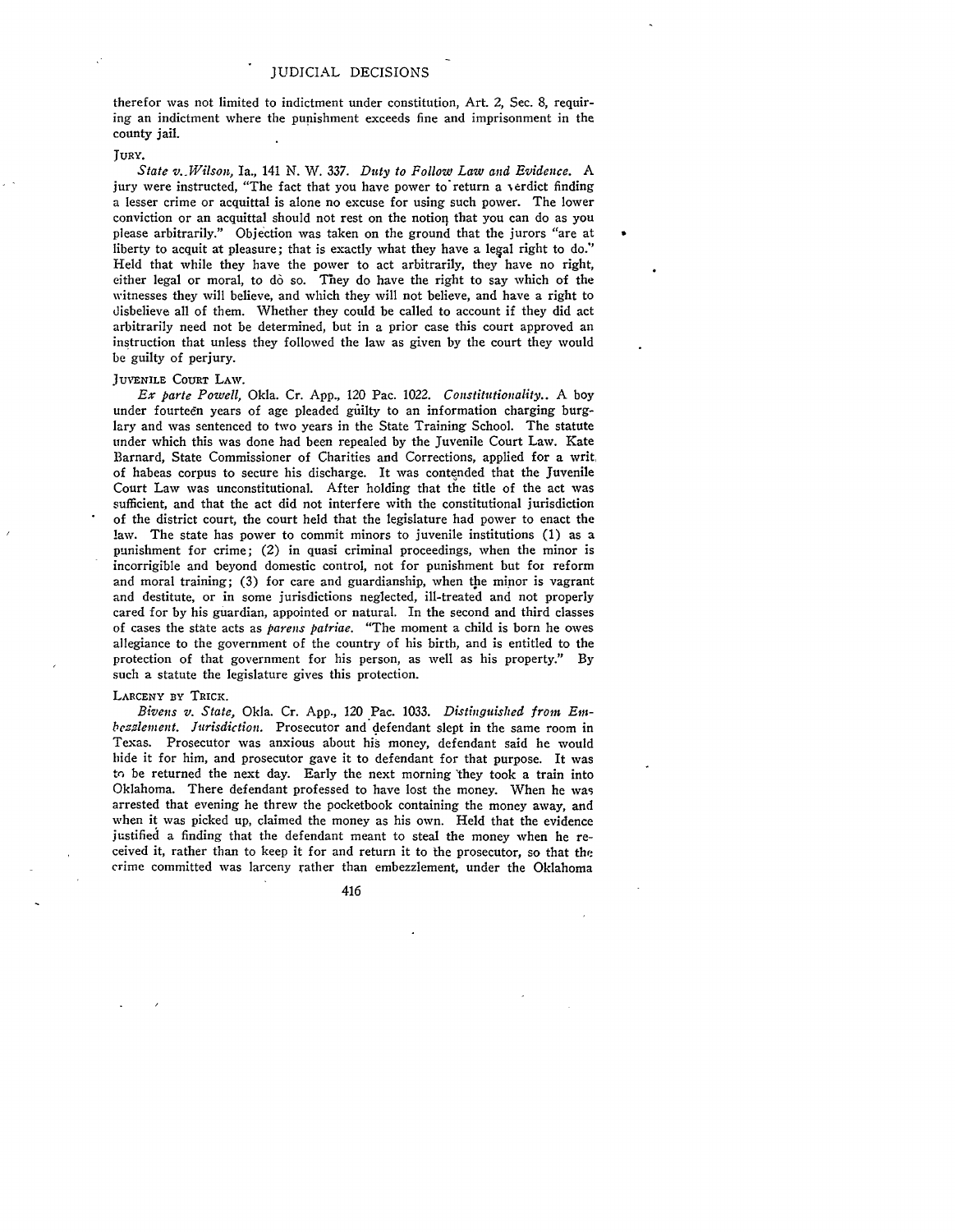statutes. While the larceny was committed in Texas, yet under a statute providing that any person who steals property in any other state or country and brings the stolen property into Oklahoma may be convicted and punished as though the larceny had been committed in Oklahoma, the defendant was properly convicted of larceny.

#### **PLEA.**

*People v. Afton,* Ill. 101 N. E. **557.** *Withdrawal and Re-entry.* It being apparent that the parties and the court considered and treated the overruling of the motion to quash the indictment as a reinstatement of the plea, withdrawn for the purpose of such motion, the trial having thereupon proceeded without objection, formal re-entry of the plea was not necessary.

#### RAPE.

*People v. Liedecker, IIl.* 101 N. E. **556.** *Age; presumptions.* Where, under an indictment charging him with forcible rape, and averring that he was then and there a male person of the age of 16 years and upwards, accused was convicted, but the verdict failed to find his 'age, it will be presumed on appeal, there being no bill of exceptions, that accused was not a minor, and hence the jury were not required to find his age: Act of June 18, 1891 (Laws of 1891, **p.** 52), establishing a reformatory and requiring the jury to find whether the defendant is between the ages of 10 and 21 years, applying only to minors-the indictment merely charging that accused was 16 years of age or more.

#### SHERMAN ANTI-TRUST ACT.

*United States v. New Departure Mfg. Co.,* 204 Fed. 107. *"Engage in Conspiracy."* The Sherman Anti-Trust Act, July 2, 1890, c. 647, Sec. 1, 26 Stat. 209 (U. S. Comp. Stat. 1901, p. 32C0), provides that every contract, combination or conspiracy in restraint of trade or commerce among the several states is illegal, and that every person who shall make any such contract or engage in any such combination or conspiracy shall be guilty of a misdemeanor. Section 2 declares that any person who shall monopolize, or attempt to monopolize, or combine or conspire with any other person or persons to monopolize, any part of the trade or commerce within the several states, or with foreign nations, shall be guilty of a misdemeanor. Held, that the phrase, "engage in such combination or conspiracy," in Section 1, was used in a broad sense, and included, not only such persons as initiated such a conspiracy, but also those who afterwards engage therein; and hence an indictment, charging that defendants were engaged in a conspiracy among themselves to control and monopolize interstate commerce in the manufacture and sale of coaster brakes among the several states, followed by an allegation of overt acts tending to effectuate the conspiracy, vas not defective for failure to charge directly the formation and existence of the conspiracy, the words "engage in" as so used, signifying to embark in, take part in, or enlist in, meaning substantially the same thing as to conspire.

#### SODOMY.

*Glover v. State,* Ind. 101 **N. E.** 529. *Statement of Facts in Indictment.* An affidavit charging the crime of sodomy need not state the facts, it being sufficient to follow the words of the statute; such crime being an exception to Lurns Ann. St. 1908, Sec. 2040 (Acts 1905, c. 169, Sec. 169), providing that an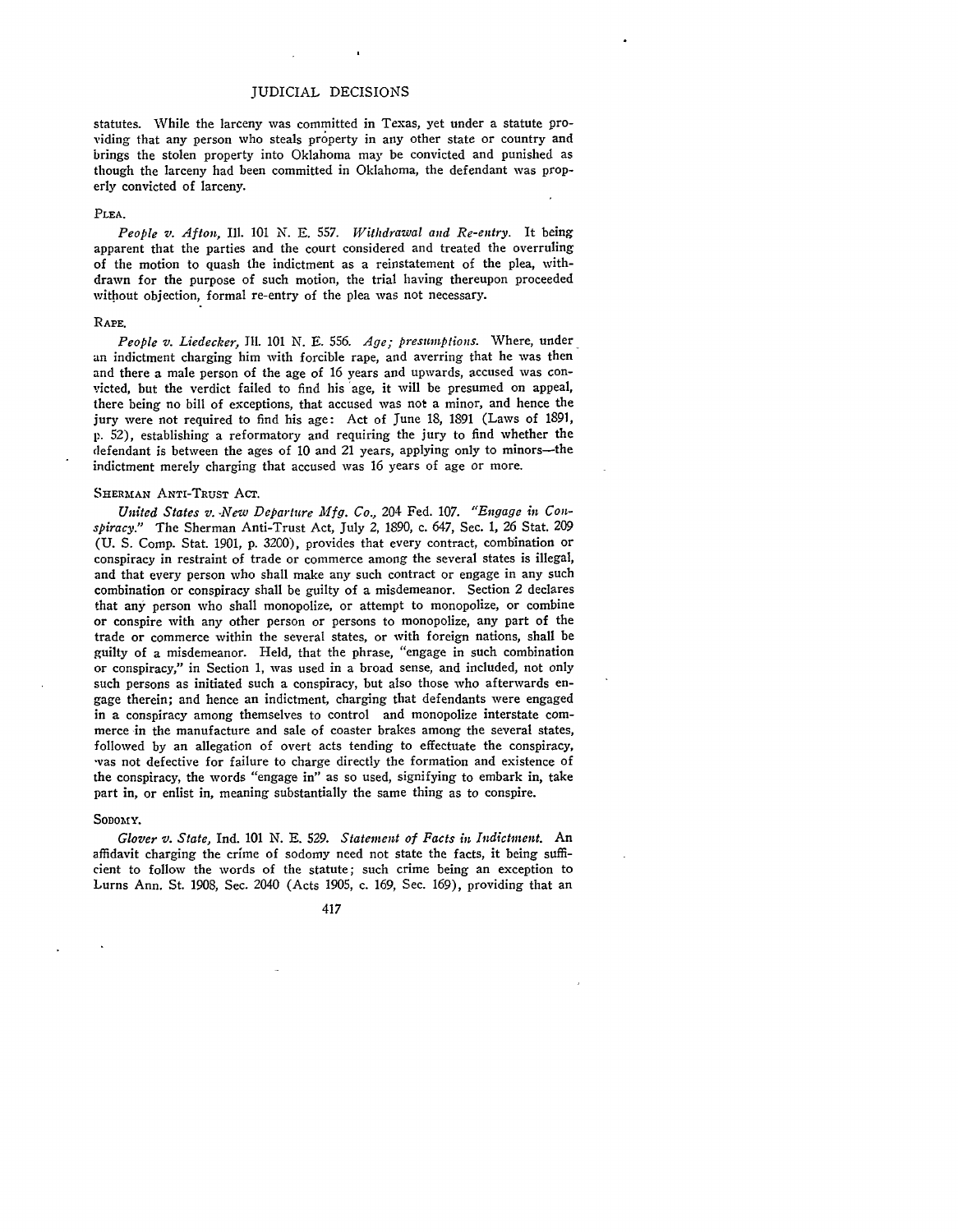indictment or affidavit must contain a statement of the facts constituting the offense charged.

#### WITNESSES.

*People v. Van Zile,* 141 **N.** Y. Supp. 168. *Irnpeachment--"Conviction."* Where one accused of crime took the stand in his own behalf, and testified that he had never before been convicted of crime, the fact that he had been indicted and convicted by a jury could not be elicited to impeach his credibility, where the conviction had been reversed on appeal; for the expression "conviction" means a conviction pursuant to law, and upon reversal the erroneous conviction became a nullity, and accused was restored to the status of an innocent man.

*Recalling the Judiciary to Practical Administration- of Law-Public* opinion is gradually "recalling" our judiciary to a more practical administration of the law. This is well illustrated in two recent federal decisions, *Hyde v. United States,* 225 U. S., 347, and *Brown v. United States,* in the same volume, page *392.* Both involve the crime of conspiracy, and the question raised was whether defendants could be tried in a state where overt acts had been committed, although the . conspiracy was formed in another jurisdiction. The court divided five to four. The majority sustained convictions in the states where the overt acts were committed. In the course of the opinion the following language was used, indicating the change of viewpoint as to the practical administration of criminal law:

"It is not an oppression in the law to accept the place where an unlawful purpose is attempted to be executed as the place of its punishment, and rather conspirators be taken from their homes than the victims "and witnesses of the conspiracy be taken from theirs. *We must not, in too great solicitude for the criminal, 'give him a kind of immunity from punishment because of the difficulty in convicting him.*  $* * *$  The possibility of such a result repels the con-.tention and demonstrates that to yield to it would carry *technical rules and rigidity of reasoning* too far for the *practical administration* of criminal justice. **\*** \* \* *The constitution of the United States is not intended as a facility for crime."*

A like attitude is shown in the recent decision of the Circuit Court of Appeals of the Eighth Circuit, *McKinney v. United States of America:* There a motion was made to quash an indictment upon 'the ground that no competent evidence was produced before the grand jury. The trial court denied the motion, and its action is sustained. In the course of the opinion, the following sensible view is expressed by Circuit Judge Hook: "There is an unfortunate tendency in criminal jurisprudence to raise minor matters to the dignity of substantial rights. The plain safeguards against governmental and private oppression have become by judicial action so embedded in non-essential additions and technical refinements that their true limitations are not always clear, and it not infrequently happens that criminal trials become mere adroit contests, in which substance yields to form and the search for truth is diverted to and ends in collateral inquiries. Many an intelligent person, accused of crime, has been discharged for reasons so abstruse as to be beyond his comprehension, and the triumph has not been of innocence, but of ingenuous subtlety. Of course fundamental safeguards should not be frittered away, but